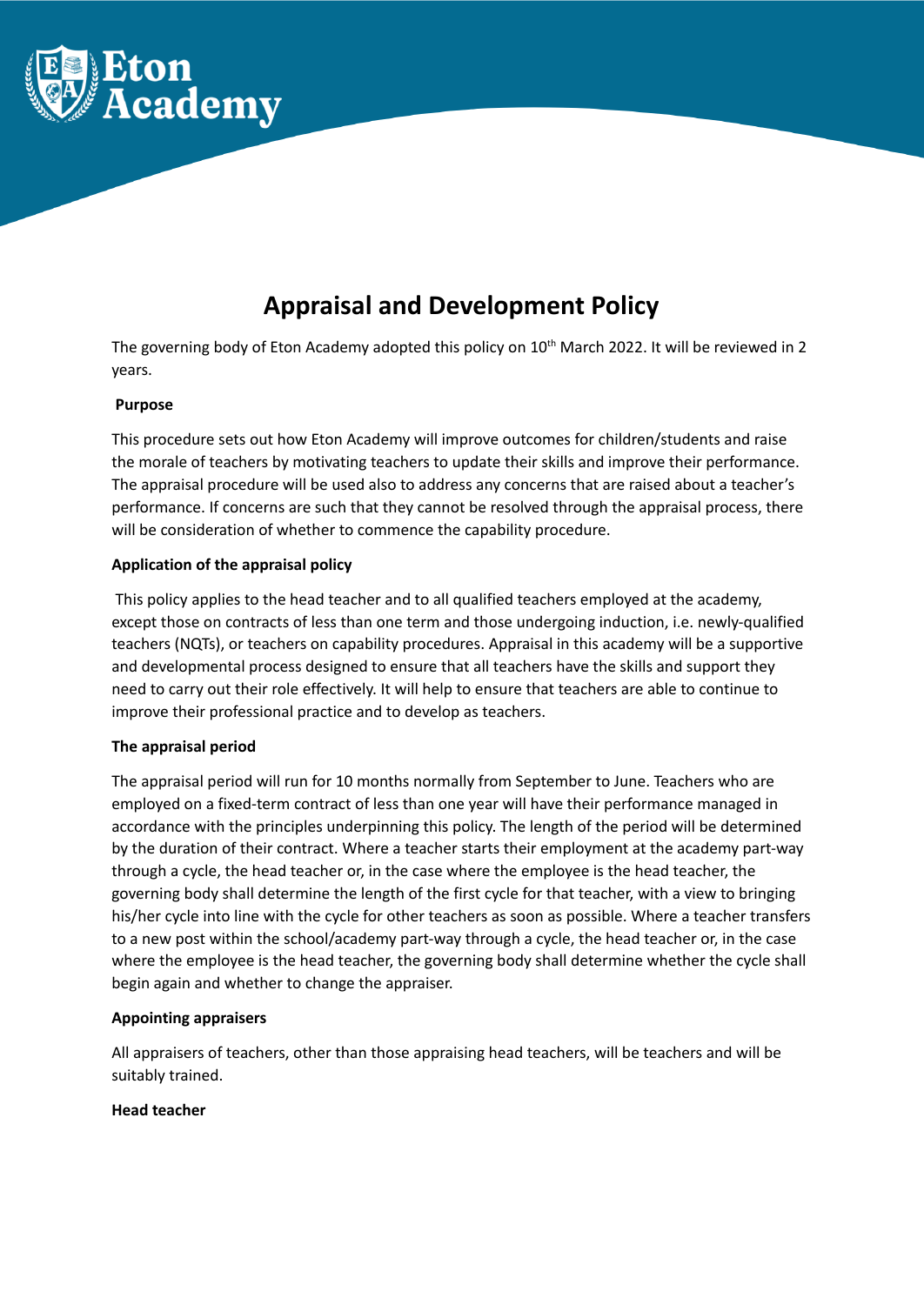

The head teacher will be appraised by the governing body, supported by a suitably skilled and/or experienced external adviser appointed by the governing body for that purpose. The task of appraising the head teacher, including the setting of objectives, will be delegated to a sub-group consisting of normally three members of the governing body. Where a head teacher is of the opinion that any of the governors appointed by the governing body is unsuitable to act as his/her appraiser, she/he may submit a written request for that governor to be replaced, stating the reasons for the request.

## **Teachers**

The choice of appraiser is for the head teacher. Where teachers have an objection to the head teacher's choice, their concerns will be carefully considered and, where possible, an alternative appraiser will be offered. All appraisers appointed by the head teacher will be qualified teachers and will have current or recent teaching experience. Where it becomes apparent that the appraiser appointed by the head teacher will be absent for the majority of the appraisal cycle, the head teacher may perform those duties her/himself or delegate those duties to another teacher for the duration of that absence. If the head teacher appoints an appraiser who is not the teacher's line manager, the appraiser to whom she/he delegates those duties will have an appropriate position in the staffing structure, together with the necessary background knowledge, skills and training to undertake the role. Where a teacher is experiencing difficulties and the head teacher is not the appraiser, the head teacher may undertake the role of appraiser. See also section below on teachers experiencing difficulties.

#### **Setting objectives**

The head teacher's objectives will be set by the appraisal sub-group of the governing body after consultation with the external adviser and the head teacher. Objectives will be set before, or as soon as practicable after, the start of each appraisal period. The objectives set will be specific, measurable, achievable, realistic and time-bound (SMART) and will be appropriate to the appraisee's role and level of experience. In setting the objectives, reviewers will have regard to what can reasonably be expected in the context of roles, responsibilities and experience, consistent with the school's strategy for achieving a work/life balance for all staff. Appraisees may at any point append their comments alongside their objectives. The appraiser and appraisee will seek to agree the objectives. Objectives may be revised if circumstances change. The school operates a system of moderation to ensure that all appraisers are working to the same standards. Targets will be moderated across the school to ensure that they are consistent between teachers with similar experience and levels of responsibility. Should the objectives not be agreed, the final decision on allocation of objectives rests with the head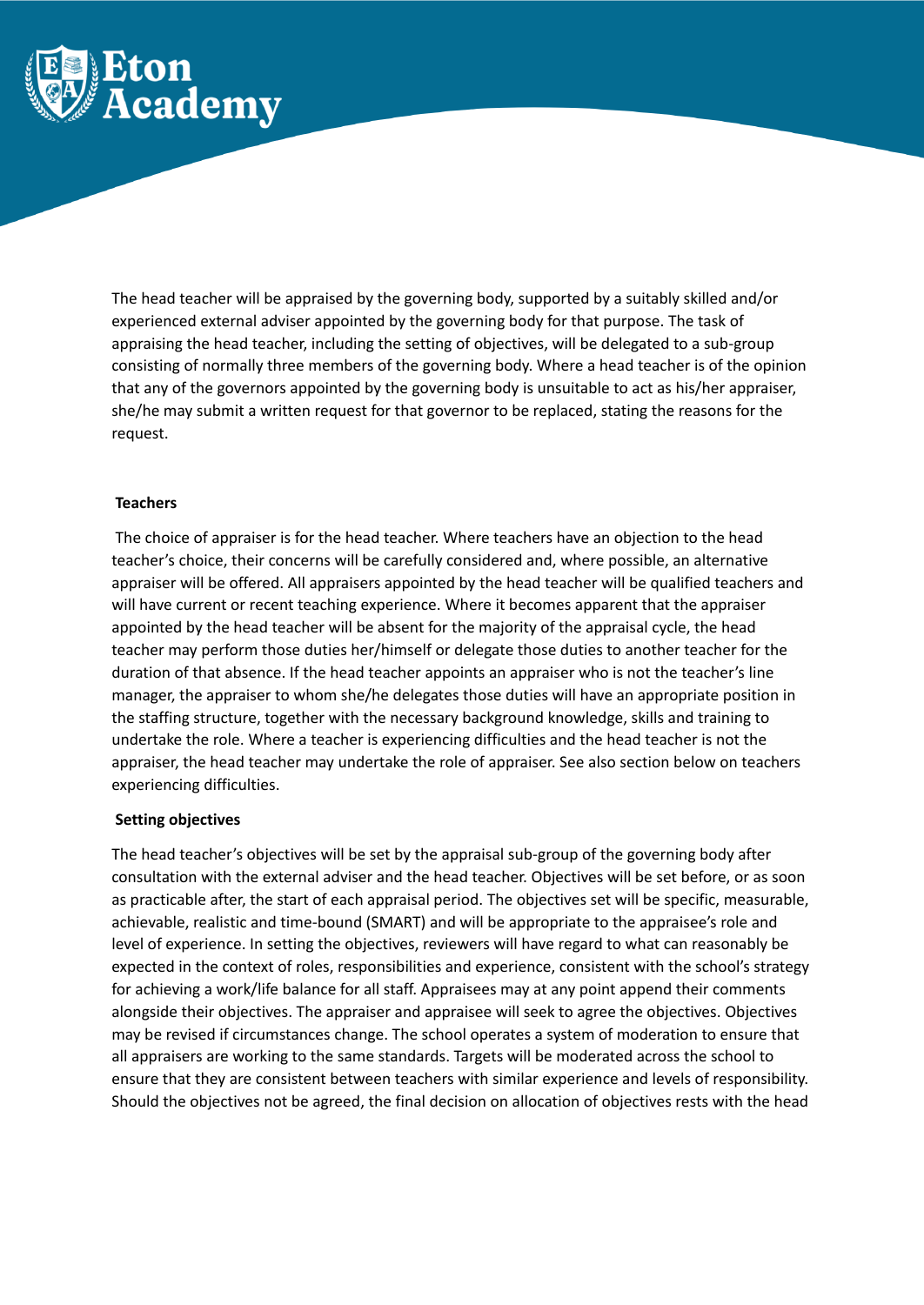

teacher. The agreed objectives will contain a description of what success may look like. Where use of numerical targets is appropriate, these will be reasonable in the circumstances in which the teacher works and it will be recognised that factors outside teachers' control may significantly affect success. Setting more than three objectives or, for example, using sub-targets can lead to teachers experiencing unreasonable workload and pressure, making the objectives more difficult to achieve. Therefore, other than in exceptional circumstances, no teacher will be given more than three objectives. The objectives set for each teacher are intended to contribute to the school's plans for improving educational provision and performance, and improving the education of pupils. They will also take into account the professional aspirations of the teacher. The appraiser will take into account the effects of an individual's circumstances, including any disability, when agreeing objectives. For example, this might include a reasonable adjustment to allow an individual slightly longer to complete a task than might otherwise be the case. When staff return from a period of extended absence, objectives may be adjusted to allow them to readjust to their working environment. Before, or as soon as practicable after, the start of each appraisal period, each teacher will be informed of the standards against which their performance in that appraisal period will be assessed. Teachers will be assessed against the appropriate set of standards contained in the document Teachers' Standards published in July 2011. The head teacher or governing body (as appropriate) will need to consider whether certain teachers should be assessed against other sets of standards published by the Secretary of State for Education or other bodies that are relevant to them. For qualified teacher learning and skills (QTLS) holders, that may include the overarching professional standards for teachers in the lifelong learning sector, held by the Learning and Skills Improvement Service.

## **Pay progression**

Where teachers are eligible for pay progression, the recommendation made by the appraiser will be based on the assessment of their performance against the agreed objectives. The decision made by the relevant decision-making body will be based on the statutory criteria and guidance set out in the school teachers' pay and conditions document (STPCD) and the relevant teacher standards. The governing body has agreed the pay policy of the school and has considered the implications of the appraisal policy with respect to the arrangements relating to teachers' pay in accordance with the STPCD. The governing body will ensure that decisions on pay progression are made by 31 December for head teachers and by 31 October for other teachers.

## **Reviewing performance Observation**

The effective and efficient operation of the appraisal process requires lesson observation to be a confidential process of constructive engagement within an atmosphere of support and co-operation. Accordingly, observations will be carried out in a supportive fashion, with professionalism, integrity and courtesy; will be evaluated objectively and reported accurately and fairly; and will take account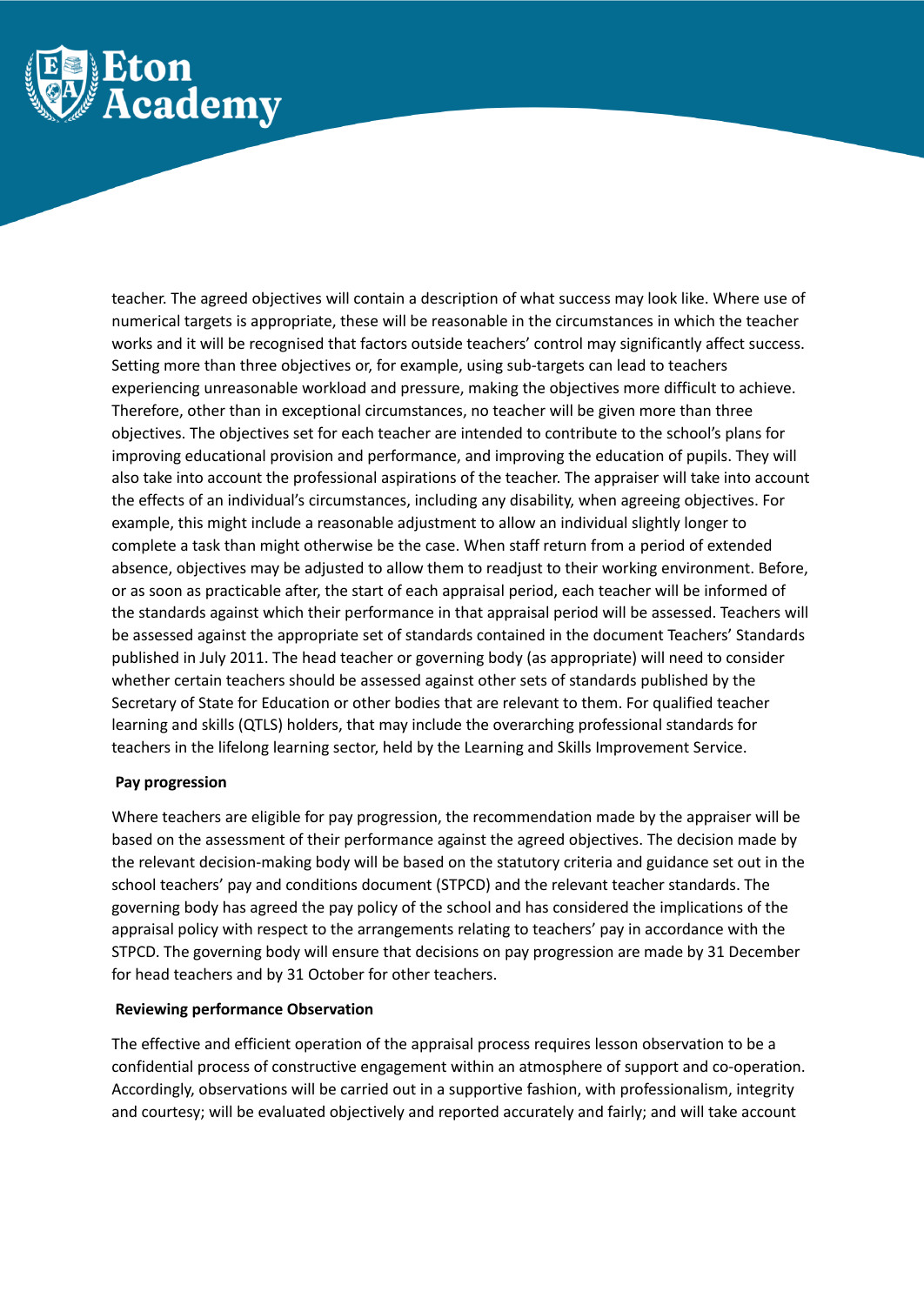

of particular circumstances which may affect performance on the day. At least five working days' notice of the date and time of the observation will be given. Verbal feedback will be provided by at least by the end of the next school day and written feedback within five working days, unless circumstances make this impossible. Classroom observations will be carried out by qualified teachers. For the purposes of appraisal, teachers' performance will be observed on an appropriate and reasonable number of occasions. It will, as far as possible, be agreed between the appraiser and the appraisee, based on the individual circumstances of the teacher and the overall needs of the school. The number and duration of appraisal observations will be in accordance with the school's/academy's observation protocol, which includes provision for exceptional circumstances where concerns have been raised about a teacher's performance, or where the teacher requests additional observation visits. Head teachers, or other leaders with responsibility for learning and teaching standards, may 'drop in' or undertake other observations to evaluate the standards of teaching and learning, and to ensure that high standards of professional performance are established and maintained. The length and frequency of drop-in or other observations, and the notice to be given, will vary depending on specific circumstances but will be in accordance with the school's classroom observation and drop-in policy. For the purpose of professional development, feedback about lesson observations should be developmental, not simply a judgement using Ofsted grades. This school will use the findings of each observation, including appraisal observations, for other management requirements (for example, subject area reviews), thereby seeking to minimise the number of occasions on which teachers are observed. Teachers (including the head teacher) whose posts have responsibilities outside the classroom should also expect to have their performance of those responsibilities observed and assessed.

## **Development and support**

Appraisal is a supportive process that will be used to inform continuing professional development. The school wishes to encourage a culture in which all teachers take responsibility for improving their teaching through appropriate professional development, through peer observation for example. Professional development will be linked to school improvement priorities and to the ongoing professional development needs and priorities of individual teachers. The academy's continuing professional development (CPD) programme will be informed by the training and development needs identified as part of the appraisal process. The governing body will ensure in the budget planning that, as far as possible, resources are made available for the appropriate training and support agreed for appraisees, maintaining access on an equitable basis. An account of the training and development needs of teachers, including the instances where it did not prove possible to provide any agreed CPD, will form part of the head teacher's annual report to the governing body about the operation of the appraisal process in the school. With regard to the provision of CPD in the case of competing demands on the school budget, a decision on relative priority will be taken with regard to the extent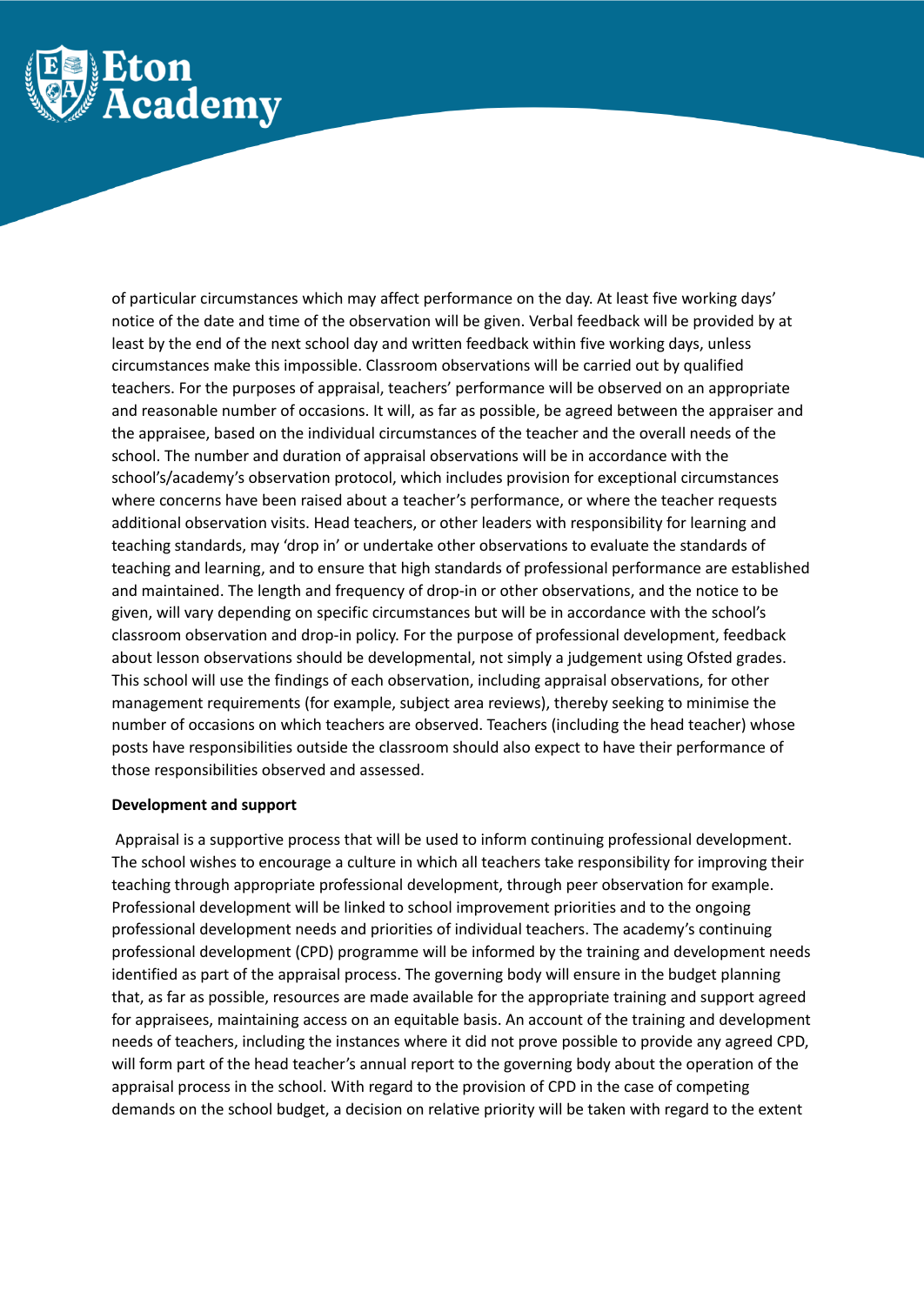

to which: a) the training and support will help the school/academy to achieve its priorities, and b) the CPD identified is essential for an appraisee to meet their objectives. Account will be taken in a review meeting of where it has not been possible for teachers to fully meet their performance criteria because the support recorded in the planning statement has not been provided.

#### **Annual assessment**

Each teacher's performance will be formally assessed in respect of each appraisal period. In assessing the performance of the head teacher, the governing body must consult the external adviser. The teacher will receive as soon as practicable following the end of each appraisal period – and have the opportunity to comment on – a written appraisal report.

#### This will include:

- details of the teacher's objectives for the appraisal period in question
- an assessment of the teacher's performance of their role and responsibilities against their objectives, and against the relevant standards

• an assessment of the teacher's training and development needs, and identification of any action that should be taken to address them

• a recommendation on pay where that is relevant (NB – pay recommendations need to be made by 31 December for head teachers and by 31 October for other teachers)

• a space for the teacher's own comments

A review meeting will take place to discuss the content of the report and any further action required, and to inform objective setting for the next cycle. In some circumstances, an interim review meeting may be appropriate. The assessment of performance and of training and development needs will inform the planning process for the following appraisal period. Teachers experiencing difficulties When dealing with a teacher experiencing difficulties, the objective is to provide support and guidance through the appraisal process in such a way that the teacher's performance improves and the problem is, therefore, resolved. Where it is apparent that a teacher's personal circumstances are leading to difficulties at school, support will be offered as soon as possible, without waiting for the formal annual assessment. If an appraiser identifies through the appraisal process, or via other sources of information (for example parental complaints), that the difficulties experienced by a teacher are such that, if not rectified, could lead to capability procedures, the appraiser, the head teacher or a member of the leadership team, will meet the teacher as part of the appraisal process. The aim of the meeting will be to: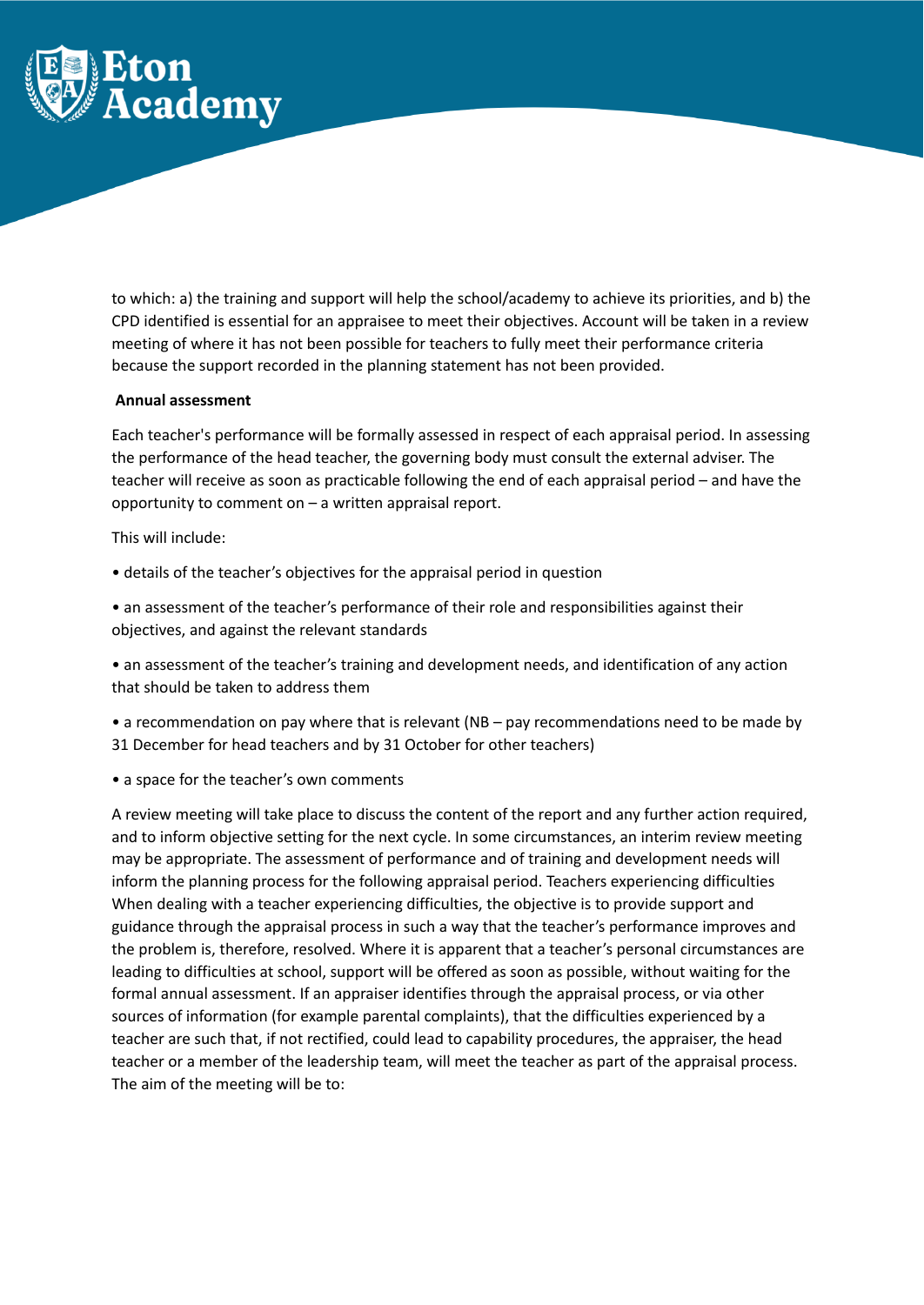

- give clear written feedback to the teacher about the nature and seriousness of the concerns
- give the teacher the opportunity to comment on and discuss the concerns

• give the teacher at least five working days' notice that a meeting will be held to discuss targets for improvement alongside a programme of support, and inform the teacher that he/she has the right to be assisted by a representative of an independent trade union or workplace colleague, a right that extends to any future meetings where capability will be discussed

• in consultation with the teacher, establish an action plan with support (for example coaching, training, in-class support, mentoring, structured observations, visits to other classes or schools, or discussions with advisory teachers), that will help address those specific concerns

• make clear how progress will be monitored and when it will be reviewed

• explain the implications and process if no – or insufficient – improvement is made. The teacher's progress will continue to be monitored as part of the appraisal process and a reasonable time given for the teacher's performance to improve. This will depend upon the circumstances but will be for a period of 4 weeks, with appropriate support as agreed in the action plan, in order that the aim of recovering and improving performance can be achieved. During this monitoring period, the teacher will be given regular feedback on progress and arrangements will be made to modify the support programme if appropriate. If sufficient progress is made such that the teacher is performing at a level that indicates there is no longer a possibility of capability procedures being invoked, the teacher should be informed of this at a formal meeting with the appraiser or head teacher. Following this meeting, the appraisal process will continue as normal. If no, or insufficient, improvement has been made over this period, the teacher will be invited to a transition meeting to determine whether formal capability proceedings need to be commenced or if the appraisal process remains in place. The teacher may be assisted by a trade union representative or work colleague and will have at least five working days' notice of the meeting. Appeals Appraisees have a right of appeal against any of the entries in the written appraisal report. Details of the appeals process are available from the head teacher or from the school governing body. Where the head teacher has not been recommended for pay progression, he/she will be informed by the appropriate governor. The head teacher will notify any teacher who has not been recommended for pay progression of the date when the governing body meets to consider pay recommendations, following which the teacher (and head teacher when the head has not been recommended for pay progression) may exercise the right of appeal. They may be assisted by a companion who may be a colleague, a trade union official or a trade union representative. General principles underlying this policy ACAS Code of Practice on disciplinary and grievance procedures. The conduct of the formal capability stage will be undertaken in accordance with the provisions of the Advisory, Conciliation and Arbitration Service (ACAS) Code of Practice.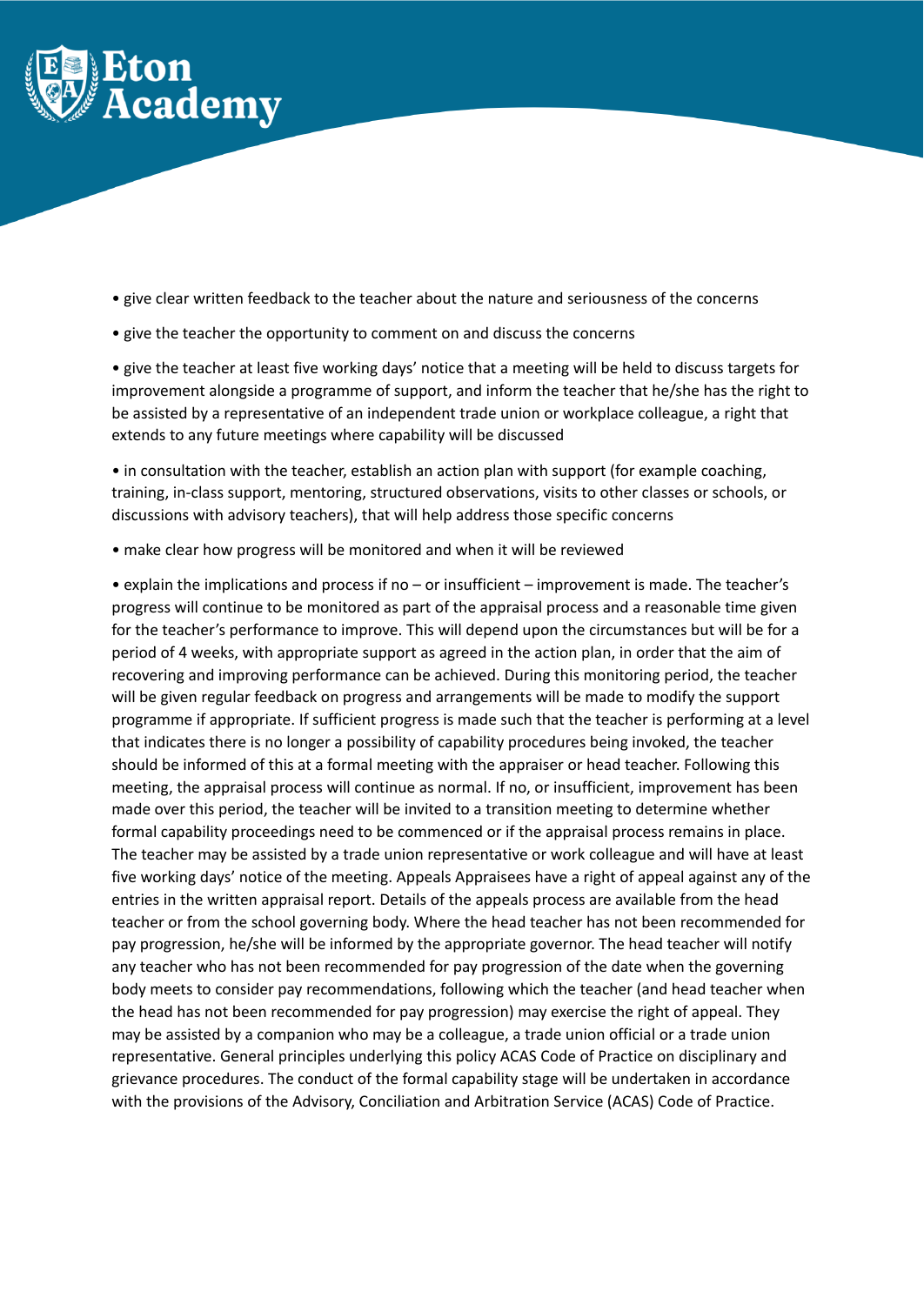

#### **Consistency of treatment and fairness**

The governing body is committed to ensuring consistency of treatment and fairness and will abide by all relevant equality legislation. Sickness If long-term sickness absence appears to have been triggered by the commencement of monitoring or a formal capability procedure, the case will be dealt with in accordance with the school's absence policy. It will normally be referred to the occupational health (OH) service to assess the member of staff's health and fitness for continued employment and the appropriateness or otherwise of continuing with monitoring or formal procedures. In some cases, it may be appropriate for formal procedures to continue during a period of sickness absence. However, the views of the OH physician will always be considered before a decision is reached. Grievances Where a member of staff raises a grievance during the appraisal or capability process, the process may be temporarily suspended in order to deal with the grievance. Where the grievance and appraisal or capability cases are related, it may be appropriate to deal with both issues concurrently.

#### **Confidentiality and professional relationships**

The appraisal and capability processes will be treated with confidentiality. Only the appraiser's line manager/s will be provided with access to the appraisee's plan recorded in her/his statements. This will be done upon request and only where this is necessary to enable the line manager to discharge her/his line management responsibilities. Appraisees will be consulted on requests for access to statements in the context of this policy. The process of gathering evidence for performance review will not compromise normal professional relationships between teachers. The governing body recognises that the reviewer will consult with, and seek to secure the agreement of, the reviewee before seeking information from other colleagues about his/her work. However, the desire for confidentiality does not override the need for the head teacher and governing body to quality-assure the operation and effectiveness of the appraisal system. The head teacher or appropriate colleague might, for example, review all teachers' objectives and written appraisal records personally – to check consistency of approach and expectation between different appraisers. The head teacher might also wish to be aware of any pay recommendations that have been made.

#### **Monitoring and evaluation**

The governing body and head teacher will monitor the operation and effectiveness of the school's appraisal arrangements. The head teacher will provide the governing body with a written report on the operation of the school's/academy's appraisal and capability policies annually. The report will not identify any individual by name. The report will include an assessment of the impact of these policies on:

• race